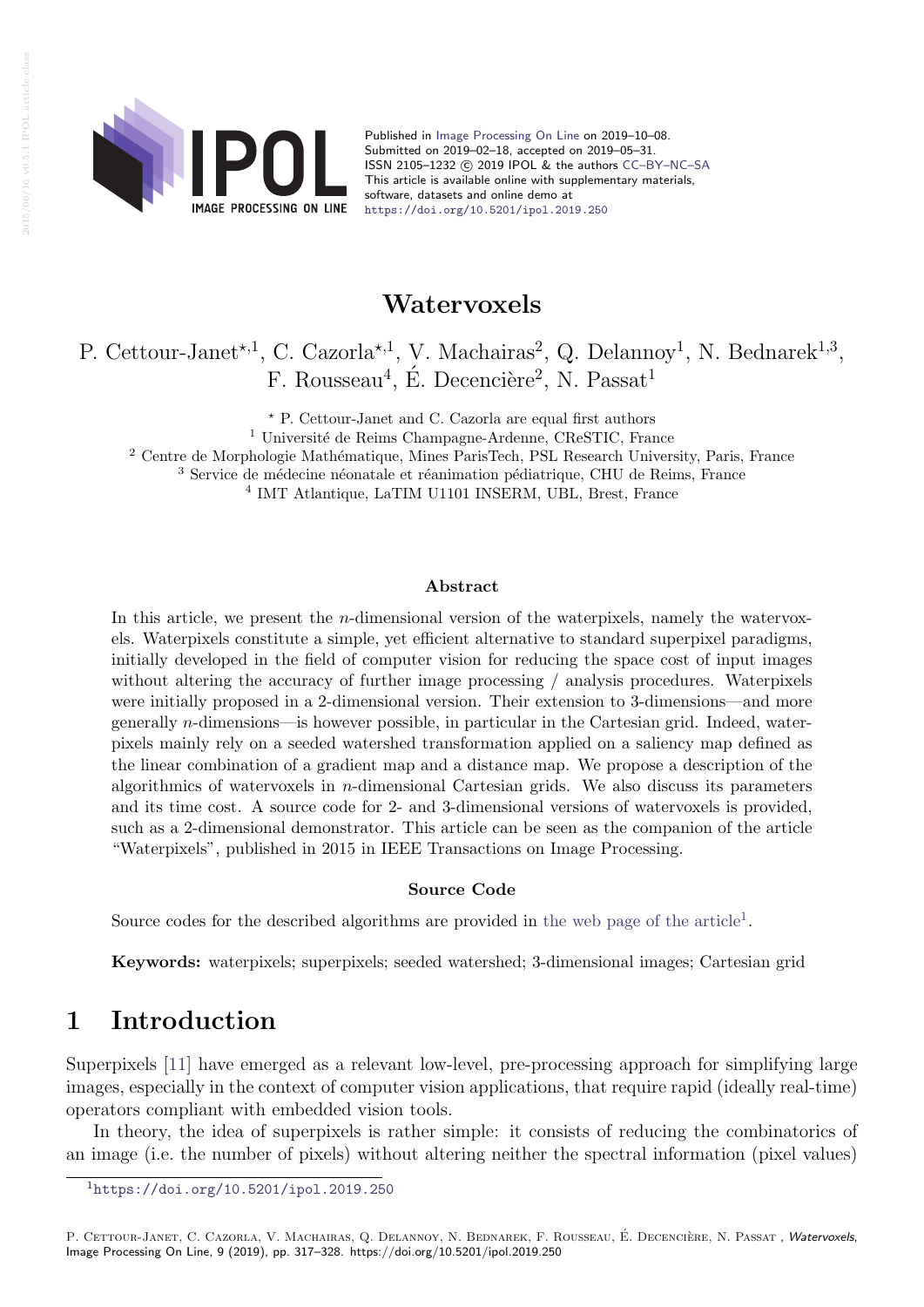nor the pixel organization (pixel topology). In other words, superpixels aim at building a smaller, information lossless image from the initial image, thus allowing to reduce the time cost of further procedures acting on it.

In practice, satisfying the three constraints of (1) image size reduction, (2) information preservation (3) non-alteration of the structure, is difficult, since they are generally antagonistic.

In this context, many superpixel paradigms have been proposed. Among them, the SLIC superpixels [\[1\]](#page-10-0) are considered as the state of the art. In the meantime, many other superpixel paradigms were investigated. Among these alternatives, the waterpixels, initially proposed in [\[6\]](#page-11-1) and further compared to SLIC superpixels [\[7\]](#page-11-2) exhibit good performances with an efficient, linear time cost.

The paradigm of waterpixels is mainly based on the watershed transformation [\[2,](#page-10-1) [13\]](#page-11-3), and more precisely its marker-based variant that allows one to control the number and position of the regions forming the image partition. Basically, waterpixels consist of computing the seeded watershed transformation of a saliency map built as the linear combination of a gradient map (ensuring the coherence of the superpixels in terms of signal homogeneity and edge-fitting) and a distance map from a set of regularly sampled points (ensuring the geometrical coherence and topological consistency of the partition).

In the pioneering articles [\[6,](#page-11-1) [7\]](#page-11-2), the waterpixels were defined in the 2-dimensional Cartesian grid. The proposed concepts remain, however, valid in any *n*-dimensional Cartesian grid,  $n \geq 1$ . In the current paper, that can be seen as the companion paper of  $[7]$ , we describe the waterpixel construction in dimension  $n$ . A demonstrator for building 2-dimensional waterpixels, and a source code for building the so-called watervoxels in 3 dimensions is also provided.

## 2 Synthetic Description of the Method

Let  $n \in \mathbb{N}$ ,  $n > 0$  be the dimension of the considered image support. For all  $i \in [1, n]$ , let  $d_i \in \mathbb{N}$ ,  $d_i > 0$  be the size of the image support in the *i*-th dimension. The support of the image is then the Cartesian product  $\Omega = \prod_{i=1}^n [0, d_i - 1]$ , that is a finite subset of  $\mathbb{Z}^n$ . In particular, the size of this support is  $|\Omega| = \prod_{i=1}^n d_i$ .

Let V be a normed vector space, that will allow us to associate a value to each point of the image support. The existence of a norm on V is indeed required for defining a notion of gradient on the image. For instance,  $\nabla$  may be any gray-scale space ( $\mathbb R$  or  $\mathbb Z$ ) but also a color (RGB, HSV), a multi-/hyperspectral space, or more generally a vector space.

The image I is a mapping from  $\Omega$  to  $V$ , namely

$$
I : \Omega \to \mathbb{V}
$$
  

$$
x \mapsto I(x) = v
$$
 (1)

The set of all such images is noted  $\mathbb{V}^{\Omega}$ .

The gradient map  $\nabla$  on the set of images  $\mathbb{V}^{\Omega}$  is defined, for each image I of  $\mathbb{V}^{\Omega}$  as

<span id="page-1-0"></span>
$$
\nabla I : \Omega \to \mathbb{R}_+ \n x \mapsto \nabla I(x) = g
$$
\n(2)

and gives, for each point x of  $\Omega$  an information on the norm q of the derivatives of I at x. Many definitions of discrete gradients can be designed on  $\mathbb{Z}^n$ . In general, they rely on finite differences with respect to the norm on V, and can be computed in linear time  $\mathcal{O}(|\Omega|)$  with respect to the size of the image support.

Let  $M \subseteq \Omega$ . The distance map  $\Delta(M)$  from M in  $\Omega$  is defined as

$$
\Delta(M) \quad : \quad \Omega \quad \to \quad \mathbb{R}_+ \\
x \quad \mapsto \quad \min_{m \in M} \|x - m\|
$$
\n
$$
(3)
$$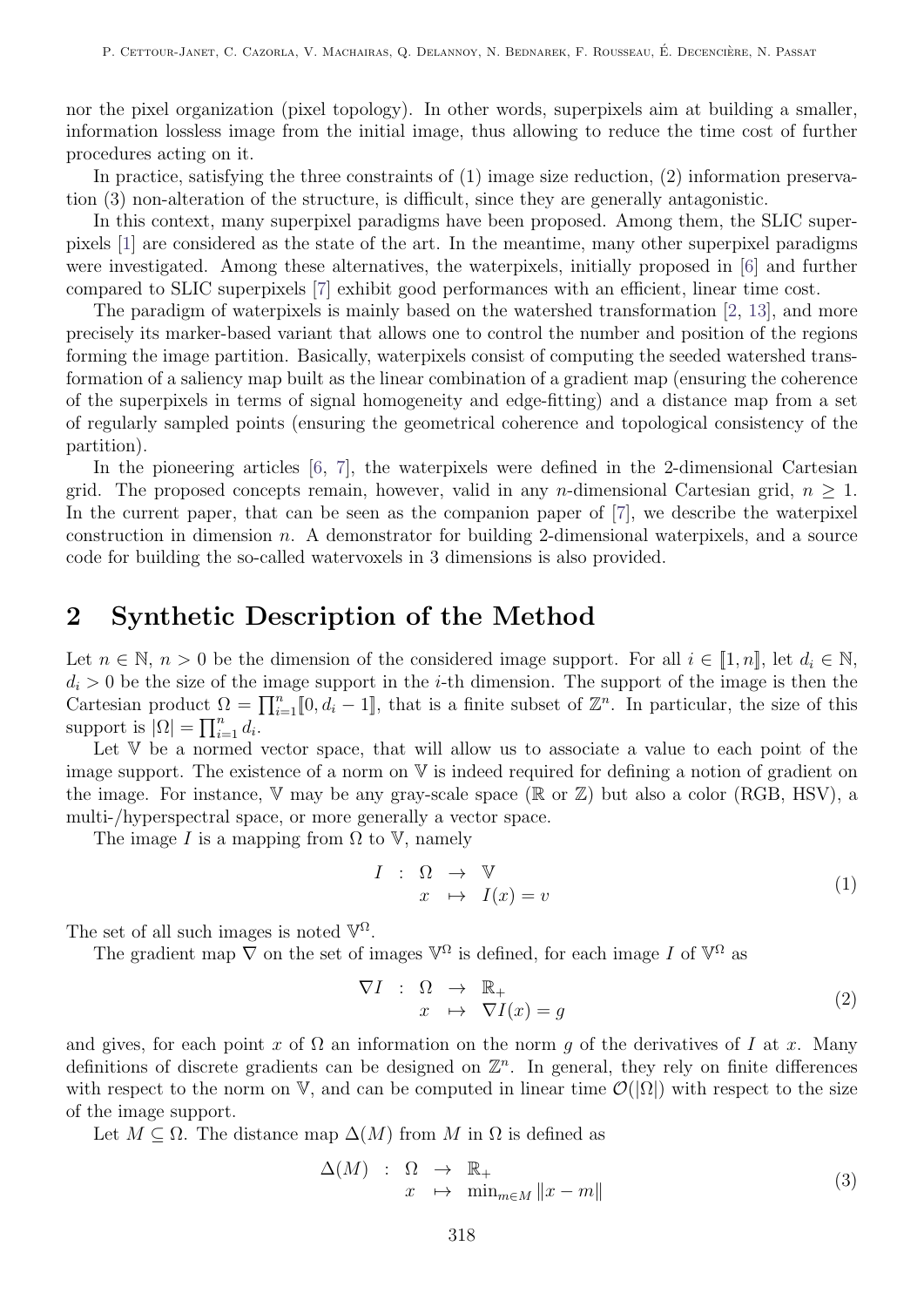#### **WATERVOXELS**

for a given norm  $\|\cdot\|$  in  $\mathbb{R}^n$  or  $\mathbb{Z}^n$ . For well chosen norms and/or subsets M, such distance maps can be computed in linear time  $\mathcal{O}(|\Omega|)$  with respect to the size of the image support.

Let  $S = \{s_j\}_{j=1}^k \subseteq \Omega$  be a set of k distinct points of  $\Omega$ , with  $1 \leq k \leq |\Omega|$ , used as seeds within  $\Omega$ . Let  $F \in (\mathbb{R}_+)^{\Omega}$  be a positive gray-level mapping on  $\Omega$ . The seeded watershed  $W(F, S)$  is defined as the mapping

$$
W(F, S) : \Omega \to [1, k] \n x \mapsto W(F, S)(x) = w
$$
\n(4)

where w is the index of the seed point  $s_w \in S$  such that x belongs to the catchment basin of  $s_w$  after the watershed transformation of F with the set of seeds S. In particular,  $W(F, S)$  provides a partition of  $\Omega$  into k connected regions; this partition is total if the watershed is computed in a graph-based fashion, by considering the watersheds on the adjacency links between the points of  $\Omega$ , following for instance classical adjacencies defined in digital topology [\[5\]](#page-10-2). The watershed transformation can be computed in linear time  $\mathcal{O}(|\Omega|)$  with respect to the size of the image support of F [\[9,](#page-11-4) Chapter 3].

Let  $I \in \mathbb{V}^{\Omega}$  be the image to be processed. We choose the way of building the gradient  $\nabla$  and the distance map  $\Delta$ , as meta-parameters. We define the set of markers  $M \subseteq \Omega$  and the set of seeds  $S \subseteq \Omega$  (in particular, the size k of S and M and the way they are spatially organized) and the trade-off coefficient  $\alpha \in [0, 1]$  between the influence of the gradient and the distance map. Then, the watervoxel transformation  $W$  of  $I$  is defined as

<span id="page-2-0"></span>
$$
W(I, M, S) = W(\alpha \cdot \nabla I + (1 - \alpha) \cdot \Delta(M), S)
$$
\n<sup>(5)</sup>

This watervoxel transformation can be computed in linear time  $\mathcal{O}(|\Omega|)$  with respect to the size of the image support of I.

## <span id="page-2-1"></span>3 Algorithmics and Parameters

From an algorithmic point of view, the watervoxel transformation relies on three standard transformations: (1) the gradient, (2) the distance map and (3) the watershed transformation. These three transformations are simply combined together in order to provide the watervoxels, as expressed in Equation [\(5\)](#page-2-0). In other words, the algorithmic bricks of the watervoxel transformation can be seen as meta-parameters. They are discussed hereafter, together with the actual parameters, namely the density of markers and the way to define seeds, and the trade-off between gradient and distance maps.

In this section, the discussion is carried out under the most general hypotheses, in terms of image dimensions and value spaces. In the next section, implementation details corresponding to the source codes and demonstrator will be provided in 2- and 3-dimensions, and for gray-level and color images.

### 3.1 Distance Map and Markers Definition

The distance map defined in Equation [\(3\)](#page-1-0) depends on the chosen norm  $\|\cdot\|$ . Since we work in  $\mathbb{Z}^n$ , that is viewed as the discrete analogue of  $\mathbb{R}^n$ , it is relevant to consider the space of  $\ell_k$  norms  $\|\cdot\|_k$ , defined for  $z = (z_i)_{i=1}^n \in \mathbb{R}^n$  as

$$
||z||_{k} = \left(\sum_{i=1}^{n} |z_{i}|^{k}\right)^{\frac{1}{k}},\tag{6}
$$

for  $k \in \mathbb{N}$ ,  $k > 0$  and

$$
||z||_{\infty} = \lim_{k} ||z||_{k} = \max_{i \in [1,n]} \{|z_{i}|\}.
$$
\n(7)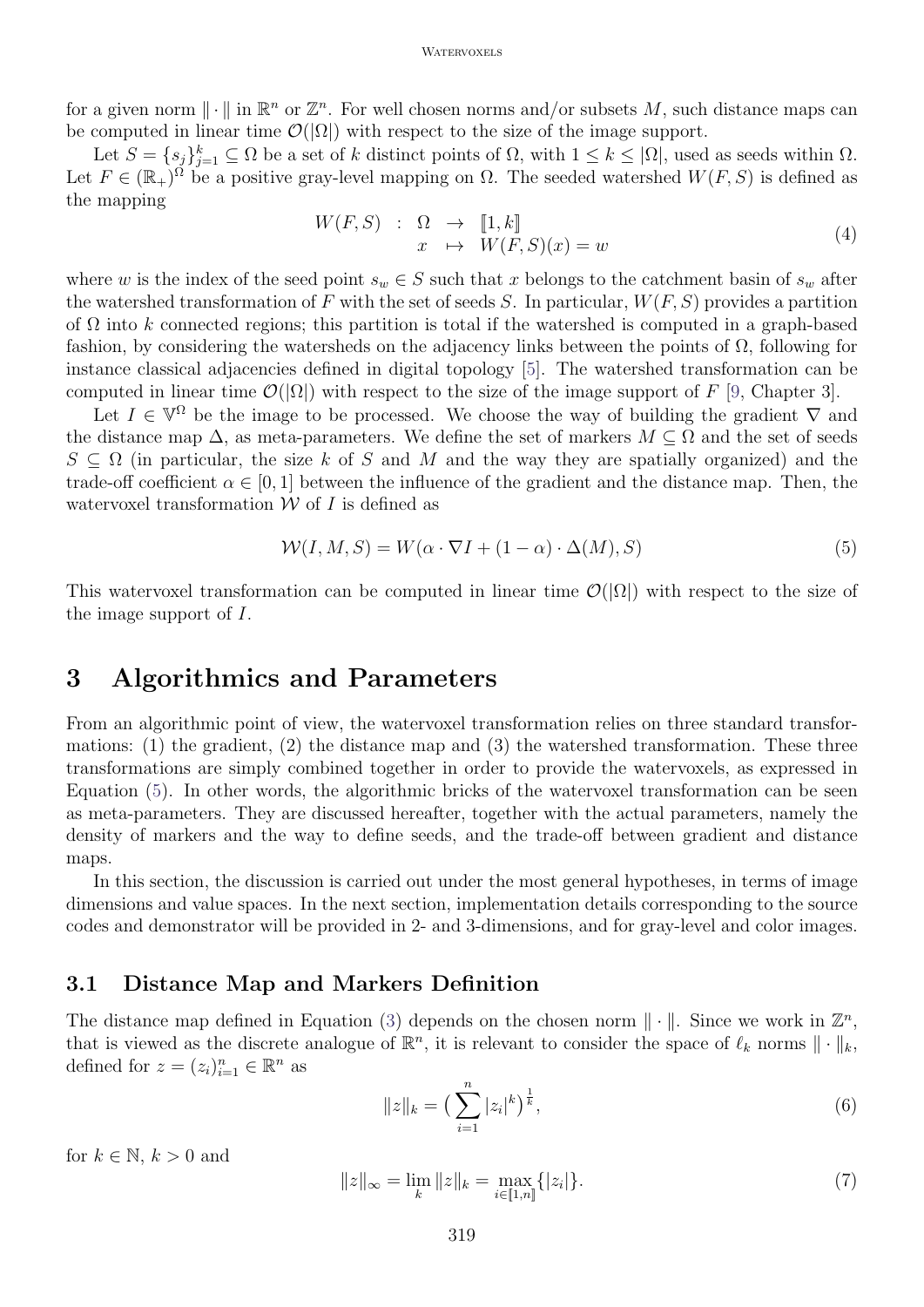In general, we mainly focus on the norms  $\ell_1$ ,  $\ell_2$  and  $\ell_{\infty}$ , corresponding to the Manhattan, Euclidean and Tchebychev distances.

The induced distance map  $\Delta$  on  $\Omega$ , that is a part of  $\mathbb{Z}^n$ , depends on the position of the chosen set of markers M. In the general case of  $\mathbb{Z}^n$ , with  $n \geq 3$ , the only configurations of markers leading to regular tilings of the image support are indeed the Cartesian samplings. In other words, we choose a gap distance  $\delta \in \mathbb{N}, \delta > 0$  that should separate the markers of M in each dimension or, equivalently, we define these markers as the points of  $(\delta \mathbb{Z})^n$ ; the density of markers is then  $\delta^{-n}$ . The induced Voronoi tiling, with respect to any  $\ell_k$  is composed of hypercubes of size  $\delta^n$  still organized in a Cartesian way. (Note that it is, of course, possible to consider alternatively less regular tilings, for instance inspired from cristallographic configurations [\[12\]](#page-11-5).)

Then, the distance map  $\Delta(M)$  is simply obtained by reproducing in each of these hypercubes, the local distance map corresponding to the  $\ell_k$  distance of each point to the center of the hypercube. This computation has a constant cost at each point, as it is directly obtained from the coordinates of the points vs. those of the center point.

It is worth mentioning that we can combine  $\Delta$  with an increasing transformation, for instance the square  $v \mapsto v^2$  or exponential mapping  $v \mapsto e^v$ , in order to increase the weight of high distances.

Finally, it is important to keep in mind that the values of  $\Delta$  will have to be normalized in order to relevantly define their linear combination with the gradient values. In particular, the highest value of ∆ (that should be set to 1 in the normalization process) is obtained at the points located on  $(\delta \mathbb{Z} + \frac{\delta}{2})$  $(\delta \frac{\delta}{2})^n$  if  $\delta$  is even and  $(\delta \mathbb{Z} + \frac{\delta - 1}{2})$  $\frac{-1}{2}$ <sup>n</sup> if  $\delta$  is odd.

### 3.2 Gradient Computation

The distance map  $\Delta(M)$  has to be combined with a gradient map or, more precisely, a map  $\nabla I$ providing the norm of the gradient of the image I. The way of building the gradient on a discrete image is not unique. In practice, it mainly depends on the composition of the discrete approximation of the derivatives of I along the n orthonormal vectors  $e_i$   $(i \in [1, n])$  of the canonical basis of  $\mathbb{Z}^n$ . Basically, such derivative in dimension  $i$  is generally approximated at  $x$  by a finite difference

$$
\nabla_i I(x) = ||I(x) - I(x + e_i)||,
$$
\n(8)

where  $\|\cdot\|$  is the norm that endows the normed vector space V. Discrete versions of the norm of the gradient can then be designed by combining these  $n$  derivatives obtained in each dimension. In other words, we simply have

$$
\nabla I(x) = \|(\nabla_i I(x))_{i=1}^n\|_k \tag{9}
$$

This way of computing the norm of the gradient is consistent with any dimension  $n$ .

Here again, it is important to keep in mind that the gradient map will have to be normalized in order to be combined with the distance map. In particular, the maximal value of  $\nabla I(x)$  is  $\|(\max_{u,v\in\mathbb{V}}\|u-v\|)_{i=1}^n\|_k$ , and should be set to 1 in the normalized gradient map.

In the case where V has specific properties, for instance when  $\mathbb{V} = \mathbb{R}$  or  $\mathbb{Z}$ , alternative strategies may also be considered for defining gradient heuristics, for instance via morphological operators.

### <span id="page-3-0"></span>3.3 Seeded Watershed and Seeds Definition

There exist various kinds of watershed algorithms. In particular, the first ones proposed in the literature provided as output a partial partition of the discrete image, since they defined watersheds—i.e. frontiers between the catchment basins—by subsets of pixels/voxels. Recent algorithms (see [\[9,](#page-11-4) Chapters 3, 9] and references therein) now define interpixel/voxel watersheds, by considering the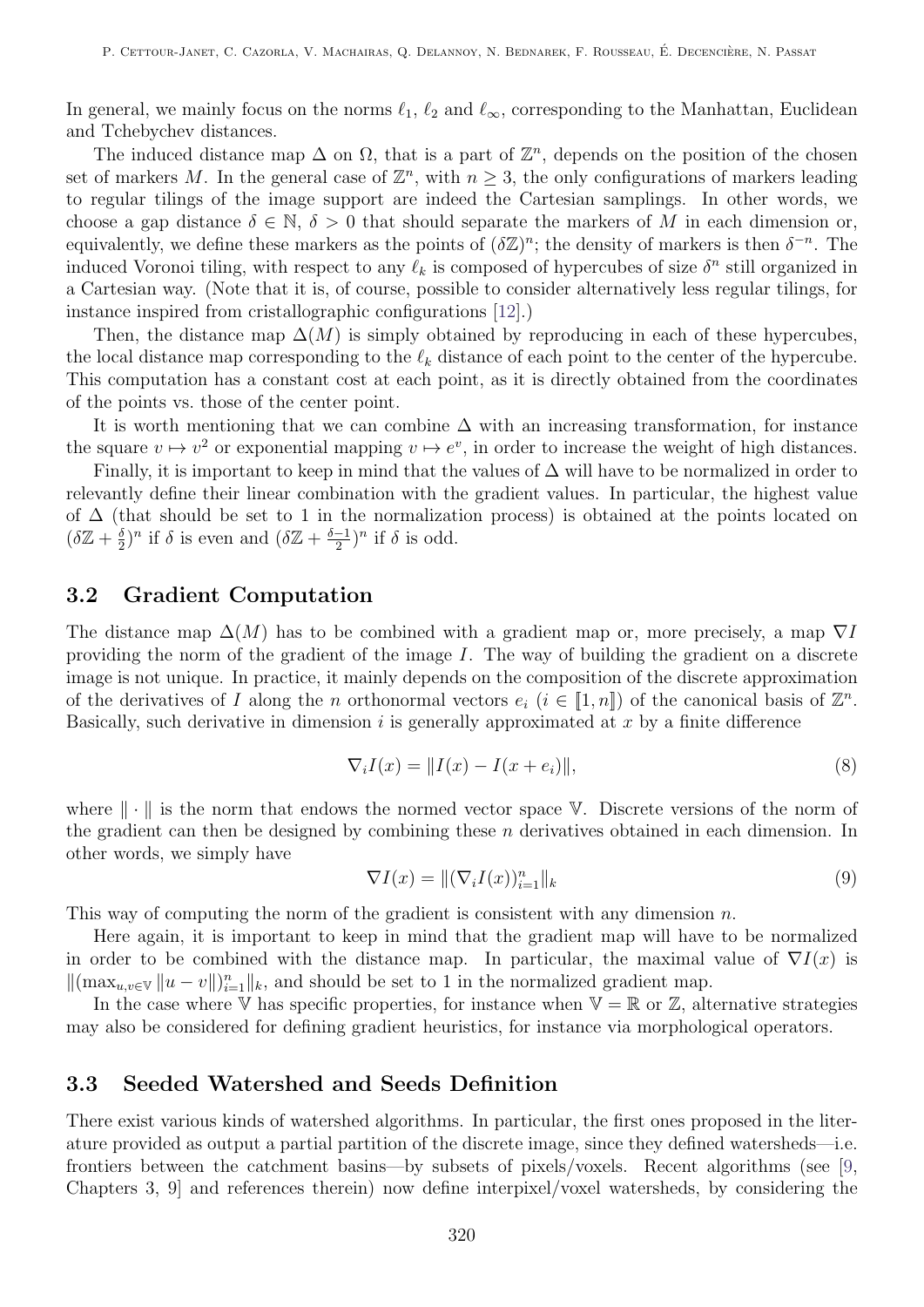#### **WATERVOXELS**

image support via the non-oriented graph modeling its topological structure. Under these hypotheses, the watershed transformation is formulated as a graph-cut problem that consists of defining a partition of the vertices (i.e. the pixels/voxels) of the graph, by the dual removal of edges (i.e. the interpixel/voxel adjacency links located on the watersheds).

Here, we rely on such a graph-based paradigm. This requires to define an adjacency relation on  $\Omega$ , and more generally on  $\mathbb{Z}^n$ . The framework of digital topology provides us with standard adjacency relations, for instance the  $(2n)$ - and  $(3<sup>n</sup> - 1)$ -adjacencies that rely on the  $\ell_1$  and  $\ell_{\infty}$  norms, and that lead to the well-known 4- and 8-adjacencies in  $\mathbb{Z}^2$  and the 6- and 26-adjacencies in  $\mathbb{Z}^3$ . It is important to avoid adjacencies that could lead to spatially non-coherent results. For instance, the  $(3<sup>n</sup> - 1)$ -adjacency could lead to intersections between regions, in violation of the Jordan theorem. Considering the  $(2n)$ -adjacency, i.e. following the policy of well-composedness [\[3\]](#page-10-3) is then a safe and easy strategy. Other solutions, proposed e.g. by perfect fusion grids [\[4\]](#page-10-4) or regular images [\[10\]](#page-11-6) may be alternatively considered.

The watershed transformation has the property of providing oversegmented results. Indeed, in its basic version, any point corresponding to a locally minimal value within the graph leads to a distinct catchment basin. In other words, the cardinality of the partition is equal to the number of local minima in the processed saliency map, with an oversized result in case of noisy input.

In the case of the watervoxels, we wish to obtain the same number of regions within the partition as the number of markers of M initially defined. In addition, for the sake of geometrical and topological coherence, these regions should have positions, size and relationships similar to the ones of the Voronoi tiling of  $\Omega$  induced by the markers of M. Depending on the application, we can either use the set of markers M as set of seeds, or determine an alternative set of seeds S. (In particular, one may note that the markers of M may not be local minima of the saliency map.)

It is important to choose, for each marker  $m$  of  $M$  a seed point  $s$  of  $S$  such that  $s$  is located in the Voronoi cell of m, and not too close from the border of this cell, in order to avoid that many seeds be connected, which may yield undesired border effects. To tackle this issue, it is possible to constrain s to be at least at a given distance from the border of the Voronoi cell, by imposing a security distance (see Algorithm [2\)](#page-7-0). Two strategies can be considered for defining s. First, one can define s, within the Voronoi cell, as the regional minimum for the saliency map  $\alpha \cdot \nabla I + (1 - \alpha) \cdot \Delta(M)$  located the closest to m. Second, one can choose s among the regional minima of the gradient map  $\nabla I$  within the central part of the Voronoi cell [\[7\]](#page-11-2). Note that in this second case, it is also possible to recompute a distance map  $\Delta_S$  from these new seed points. This new distance map can then substituted to  $\Delta$ in the linear combination, leading to the so-called m-marker strategy proposed in  $[7]$ .

### 3.4 Trade-off Parameter

The trade-off parameter  $\alpha \in [0,1]$  allows one to control the influence of the gradient map versus the distance map, in the linear combination forming the saliency map involved in the watershed transformation process.

Following Equation [\(5\)](#page-2-0), the higher  $\alpha$ , the higher the importance of the gradient over the distance map. In the extreme cases, for  $\alpha = 0$ , we only consider the distance map, and the watervoxel partitioning will exactly map the Voronoi tiling of the support  $\Omega$  with respect to the markers M. By contrast, for  $\alpha = 1$ , we only consider the gradient map, and the watervoxel partitioning is exactly the seeded watershed transformation induced by the set of seeds S.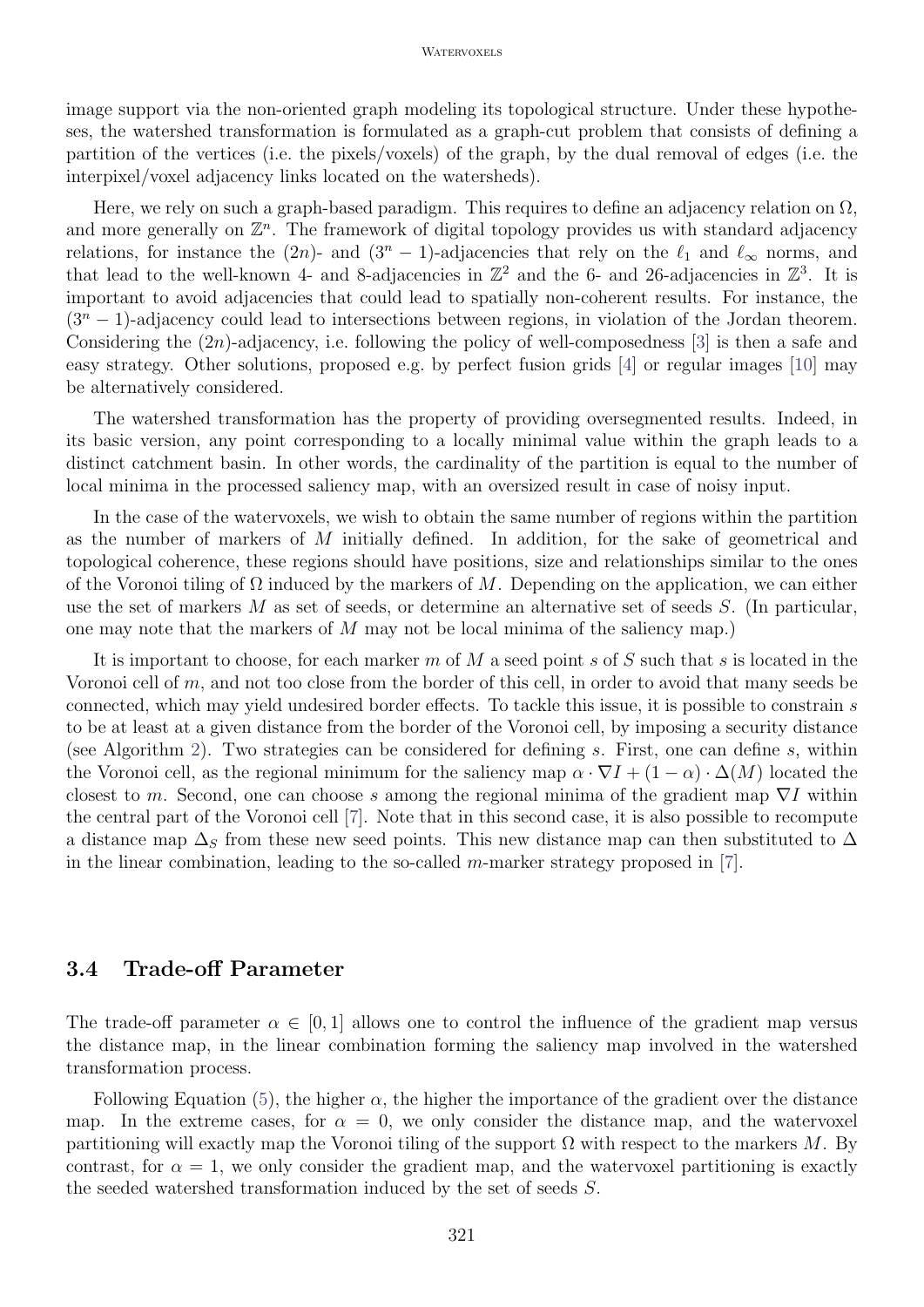# 4 Implementation

## 4.1 Description

The proposed implementation of the watervoxel algorithm is based on the following successive steps:

- 1. Image loading and storage in a Numpy array. The supported image formats are NIFTI, JPEG and PNG.
- 2. Computation of the gradient norm of the image.
- 3. Definition of the markers and computation of the distance map.
- 4. Computation of the linear combination of the distance map and the gradient:

$$
\alpha \cdot image\_gradient + (1 - \alpha) \cdot distance\_map \tag{10}
$$

- 5. Computation of the markers.
- 6. Computation of the marker-based watershed on the linear combination of the gradient norm and of the distance map.
- 7. Result saving as NIFTI (for 3D images) or PNG (for 2D images).

## 4.2 Requirements

The proposed implementation depends on various Python libraries (see requirements.txt file in the provided source code). These libraries are:

- $\bullet$  nibabel  $(2.3.1)$ , to read and write the NIFTI files.
- numpy  $(1.15.4)$ , to perform matrix computation.
- scipy  $(1.1.0)$ , to compute the gradient.
- scikit-image  $(0.14.1)$ , to compute the watershed and to read and write 2D images.
- matplotlib  $(3.0.2)$ , to plot the results.

The README file explains how to install the packages required to fulfill these dependencies in a virtualenv, parsing the file requirements.txt with pip.

## 4.3 Inputs

The proposed implementation requires the following input information:

- The path of the image to be computed.
- The size of the supervoxels (i.e.  $\delta$ ).
- The trade-off parameter (i.e.  $\alpha$ ) for the linear combination of distance map and gradient.
- The gradient type to be used (magnitude gradient, morphological gradient, dilation-image, image-erosion, inverted image, inverted plus erosion).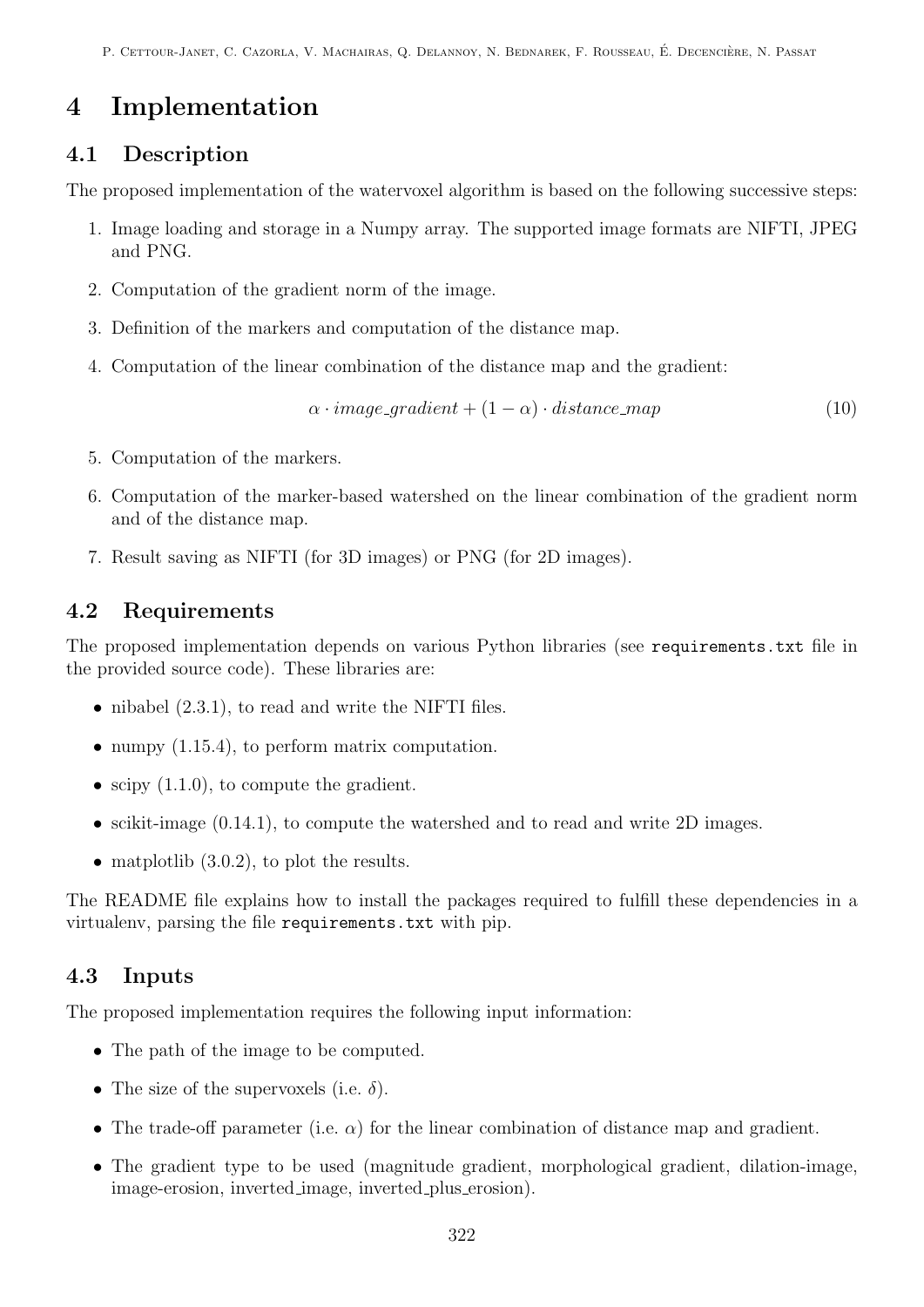- The security distance (in case of use of the second strategy; see Section [3.3\)](#page-3-0).
- The result file name.
- The structuring element (i.e. the shape of the structuring element which is used if we compute a morphological gradient).
- The type of distance map (Euclidean, Manhattan, Tchebychev).
- The m-marker Boolean parameter which determines whether we use or not the m-marker recomputed distance map.

## 4.4 Pseudo-code

We provide, in Algorithm [1,](#page-6-0) the pseudo-code for the whole watervoxel computation process. In particular, it summarizes the discussion of Section [3.](#page-2-1)

```
Algorithm 1: Watervoxel computation (Watershed.py)
Input:
δ: distance between seeds/supervoxel size
\alpha: weighting coefficient
grad: gradient function
secure_dist: security distance
dist_type: distance type
m\_marker: Boolean m-marker parameterbegin
   matrix = load\_image(I)qrad\_norm = ||qrad(matrix)|| N.B.: we normalize the gradient norm
                                                                       between 0 and 100
   N.B.: if dimension is greater than one of the image dimensions, \delta = \min dimension
   if \delta > min(dimensions(I)) then
    \delta = min(dimensions(I))distance map = compute dist map(I, \delta, dist type) N.B.: we normalize the distance map
                                                                       between 0 and 100
   comb = \alpha * grad-norm + (1 - \alpha) * distance_mapif secure\_dist > 0 then
      markers = Marks(qrad\_norm, \delta, secure\_dist)if m\_marker is True then
          distance_map = compute\_dist_map(markers, \delta, dist\_type)comb = \alpha * grad_{norm} + (1 - \alpha) * distance_{map}else
    \mid markers = Markers(comb, \delta2
   Result = Watershed(comb, markers)Save\_result\_as\_nifti(Result)
```
<span id="page-6-0"></span>In Algorithm [2,](#page-7-0) we provide the pseudo-code for the computation of markers.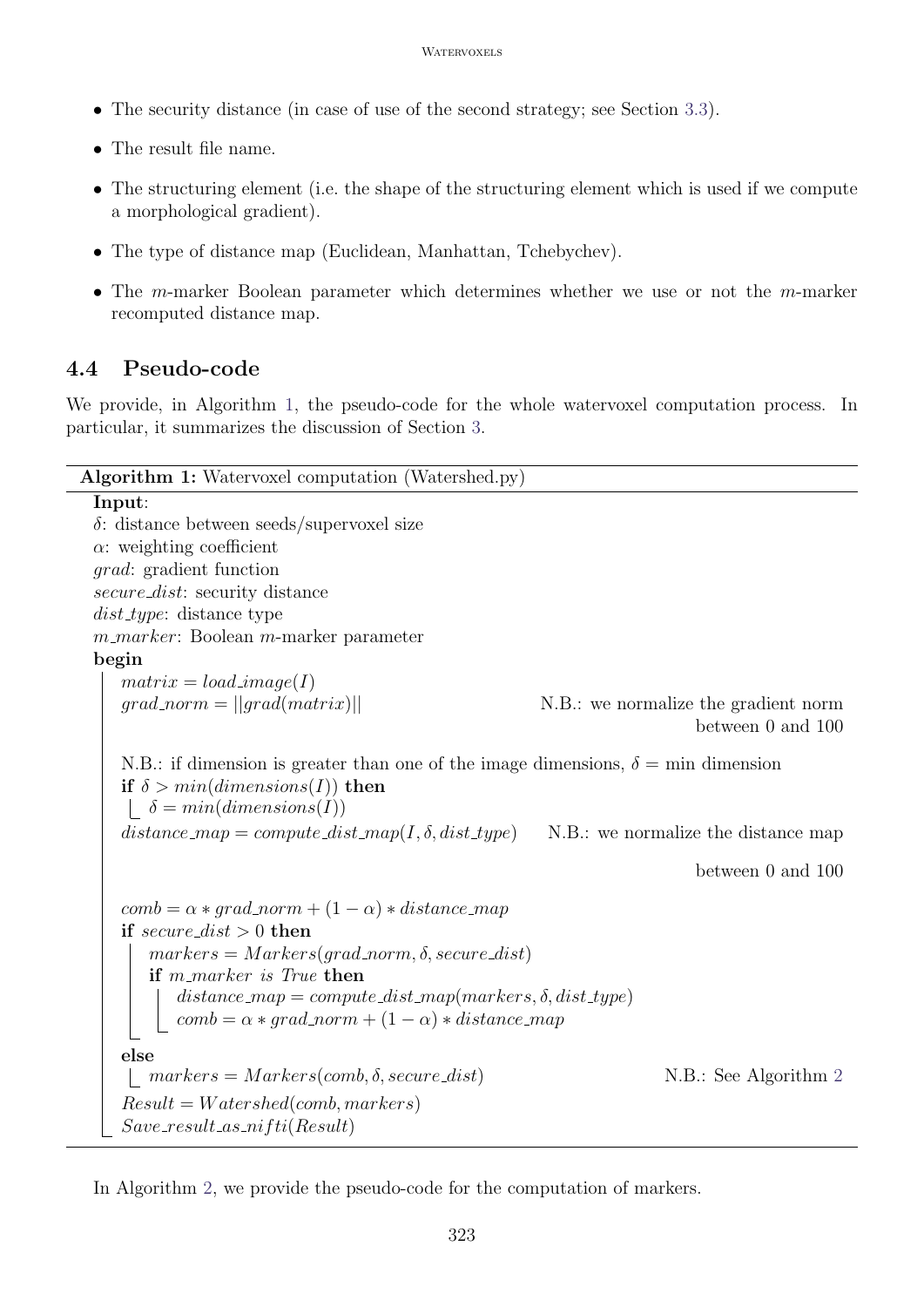<span id="page-7-0"></span>Algorithm 2: Markers computation (Markers.py) Input: δ: distance between seeds/supervoxel size secure\_dist: security distance I: Image begin Decomposition of the image in Voronoi cells (depending on  $\delta$ )  $Market = 0$  N.B.: Initialization of the marker label number N.B.:  $(x \text{lim}, y \text{lim}, z \text{lim})$  are the front upper left corner coordinates of a cubical Voronoi cell for  $x$ <sub>-lim</sub> = indice  $x$ <sub>-min</sub> to indice  $x$ <sub>-max</sub> do for  $y_l = indicate_l y_l = in dieeg_l - in dieeg_l - in dieeg_l$ for  $z$ <sub>-lim</sub> = indice<sub>- $z$ -min to indice<sub>- $z$ -max</sub> do</sub>  $thumbnail = I[x\_lim + secure\_dist : (x\_lim + \delta) - secure\_dist,$  $y\_\_\_\_\_\$  + secure\_dist :  $(y\_\_\_\_\ + \delta)$  – secure\_dist,  $z\lim + secure\_dist : (z\lim + \delta) - secure\_dist]$  $ind = where(min(thumbnail))$  N.B.: flat zone of minimal value and of greatest area in the Voronoi cell  $Markers[tuple(ind)] = Marker\_label$  $Market \text{-}label = Market \text{-}label + 1$ return M arkers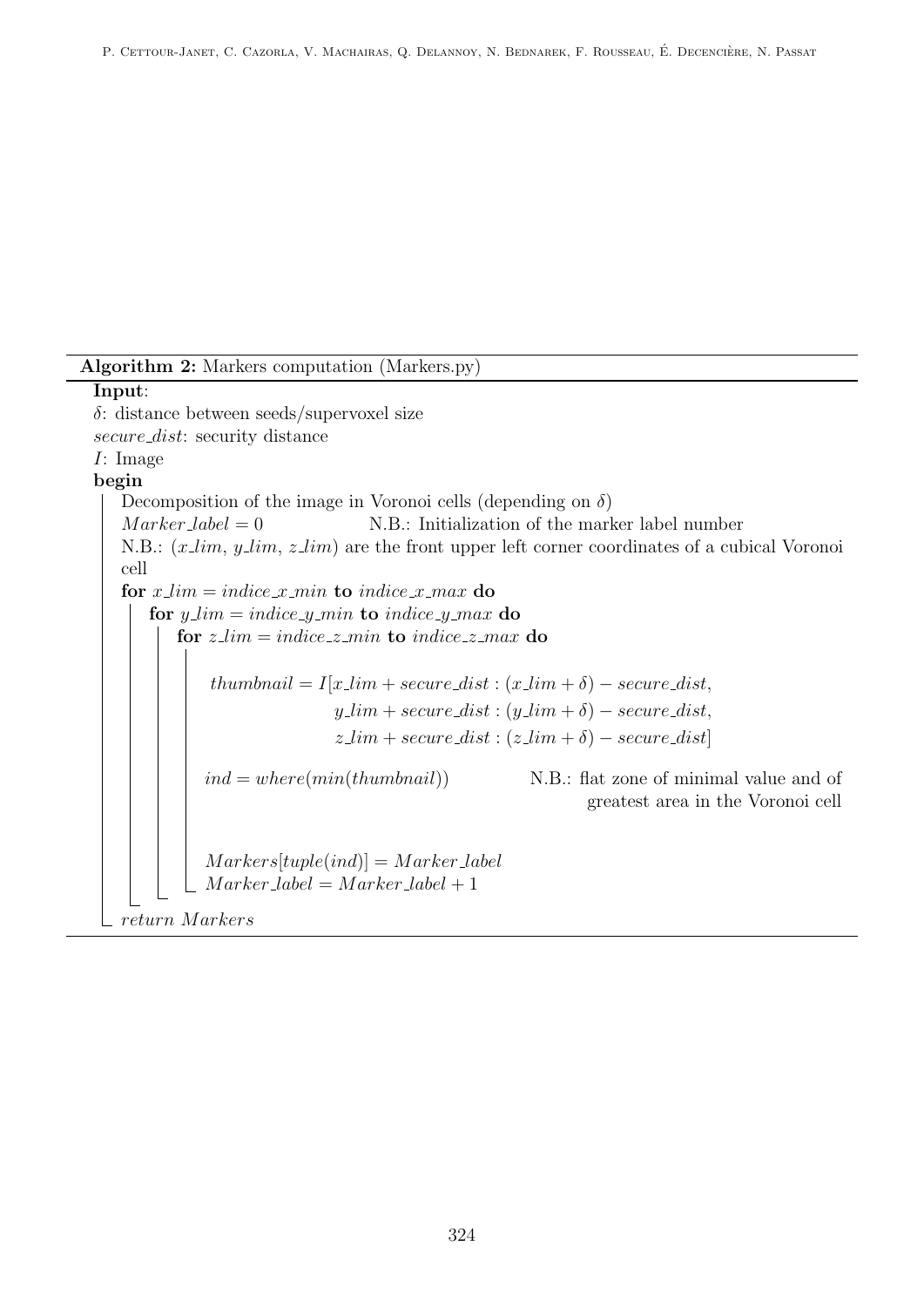For each Voronoi cell, we set a label to the greatest area with minimum value and set the remainder to zero. In the first case, the minimal area is searched in the linear combination of the gradient and the distance map. In the second case, we set a security distance on the edges of the cell and we search the minimum of the gradient only (see Section [3.3\)](#page-3-0).

## 5 Results

In this section, we illustrate the behavior of the watervoxels. In particular, we compare them versus results obtained with SLIC. Our purpose here is not to carry out a comparative study between both. (In the 2-dimensional case, a comparative study was already proposed in [\[7\]](#page-11-2).) Once again, our purpose is not to claim the superiority of one superpixel paradigm over the other, but to emphasize their behaviour differences. We recall, however, that the watervoxel method runs in guaranteed linear time.

### 5.1 2-dimensional Example

We first compare the two superpixel approaches on a 2-dimensional color image; see Figure [1](#page-9-0) (the same image was involved in illustration examples in [\[7\]](#page-11-2)). The dimensions of this image are 321  $\times$ 481 pixels.

For the watervoxel computation: the distance  $\delta$  is 9 pixels and we set  $\alpha$  to 0.7 which means that the gradient information is  $\simeq 2.5$  times stronger than the distance map information. The markers are computed using, on the one hand, the first strategy, i.e. as the minima of the combined map (see Section [3.3\)](#page-3-0); and on the other hand the m-marker strategy, i.e. as the minima of the gradient map with a further recomputed distance map.

For the SLIC computation, we used the Scipy implementation. We consider a similar segmentation, i.e.  $\frac{321\times481}{9^2} \simeq 1900$ , and a compactness equal to 100.

One can observe that both SLIC and classical waterpixel results exhibit a globally similar result. Slight differences can be observed, however. For instance, one can see that the frontiers of superpixels that are adjacent to a strong gradient are completely modified in SLIC, whereas those with waterpixels have their boundary modified only on the strong gradient areas. In other words, the waterpixels remain more regular (or, equivalently, more dependent to the underlying distance map structure), whereas the SLIC superpixels experiment data-driven side effects. By contrast, the waterpixels with  $m$ -markers lead to a much less structured superpixel partitioning, that better captures fine gradient details (see, e.g. cloud regions), but with a less regular behaviour in actually constant areas (see, e.g. water regions). Depending on the targeted application, either one or the other behaviour may be prefered.

### 5.2 3-dimensional Example

In a second example, we present supervoxel partitioning results on a 3-dimensional image, namely a magnetic resonance image (MRI) of a human brain.

The dimensions of this image are  $240 \times 320 \times 32$  voxels, and a binary mask was applied in order to remove the extracranial part (in other words, the background has a homogeneous null value).

For the watervoxel computation: the distance  $\delta$  is set to 9 voxels and  $\alpha$  is set to 0.8, which means the gradient information is 4 times stronger than the distance map information. The markers map is computed using the first strategy (see Section [3.3\)](#page-3-0).

For the SLIC computation, we used the Scipy implementation. We consider similar segments, i.e. 240×320×32  $\frac{320\times32}{9^3} \simeq 3400$ , and a compactness equal to 100.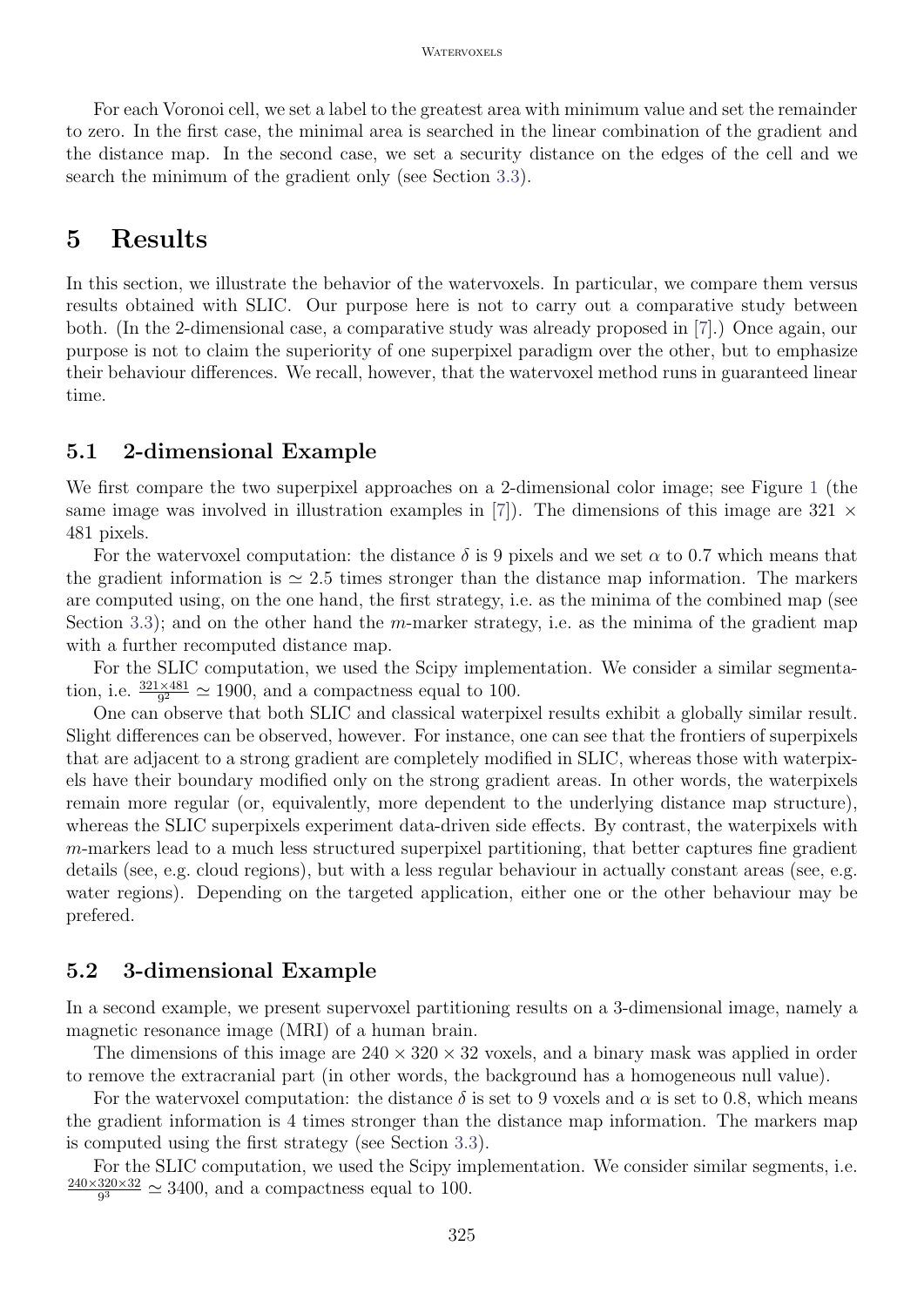<span id="page-9-0"></span>

Figure 1: Superpixel partitioning on a 2-dimensional image. Top: with the SLIC superpixel algorithm. Middle: with classical waterpixels. Bottom: with waterpixels and the  $m$ -marker recomputed distance map.

Based on a visual inspection, we observe that the classical watervoxels have a satisfactory behavior, with a good fitting on the salient edges between different kinds of tissues, and a regular shape in homogeneous areas. The m-marker version of watervoxels exhibits the same properties already observed in the 2D case.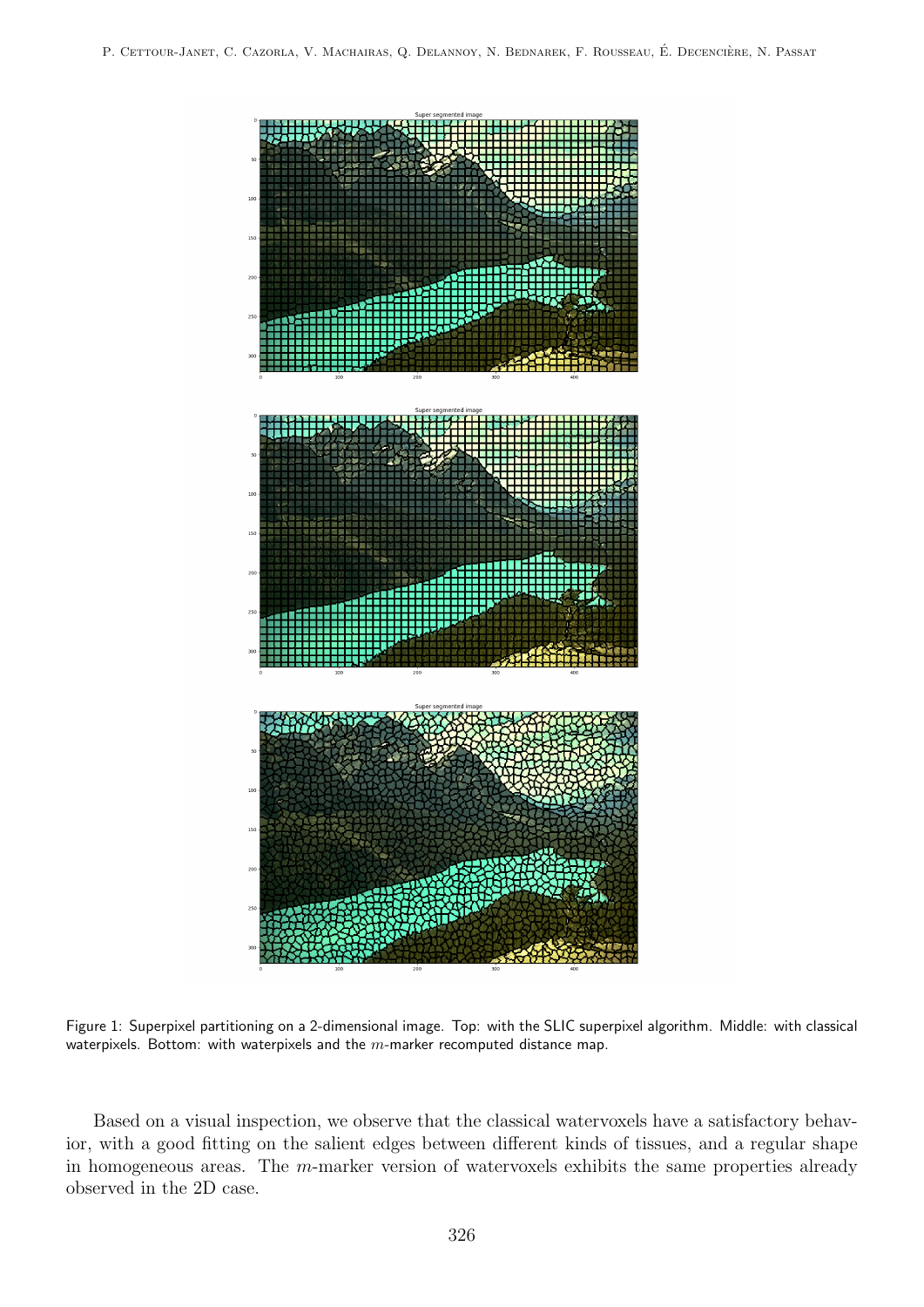<span id="page-10-5"></span>

Figure 2: From left to right: input image; SLIC superpixel partitioning; classical watervoxel partitioning; and watervoxel partitioning with the  $m$ -marker recomputed distance map. Axial slices of the 3D image volume.

# Acknowledgements

The research leading to these results has been supported by the ANR MAIA project, grant ANR-15- CE23-0009 of the French National Research Agency (<http://recherche.imt-atlantique.fr/maia>) and the American Memorial Hospital Foundation.

## Image credits

- Figure [1:](#page-9-0) The Berkeley Segmentation Dataset and Benchmark [\[8\]](#page-11-7).
- Figure [2:](#page-10-5) Epirmex dataset. Epirmex is part of the French epidemiologic study Epipage  $2^2$  $2^2$ .

## References

- <span id="page-10-0"></span>[1] R. ACHANTA, A. SHAJI, K. SMITH, A. LUCCHI, P. FUA, AND S. SÜSSTRUNK, SLIC superpixels compared to state-of-the-art superpixel methods, IEEE Transactions on Pattern Analysis and Machine Intelligence, 34 (2012), pp. 2274–2282. <https://doi.org/10.1109/TPAMI.2012.120>.
- <span id="page-10-1"></span>[2] S. BEUCHER AND C. LANTUÉJOUL, Use of watersheds in contour detection, in International Workshop on Image Processing Real-Time Edge Motion Detection/Estimation, Proceedings, 1979, pp. 17–21.
- <span id="page-10-3"></span>[3] N. BOUTRY, T. GÉRAUD, AND NAJMAN L., A tutorial on well-composedness, Journal of Mathematical Imaging and Vision, 60 (2018), pp. 443–478. [https://doi.org/10.1007/](https://doi.org/10.1007/s10851-017-0769-6) [s10851-017-0769-6](https://doi.org/10.1007/s10851-017-0769-6).
- <span id="page-10-4"></span>[4] J. COUSTY, G. BERTRAND, M. COUPRIE, AND L. NAJMAN, Fusion graphs: Merging properties and watersheds, Journal of Mathematical Imaging and Vision, 30 (2008), pp. 87–104. <https://doi.org/10.1007/s10851-007-0047-0>.
- <span id="page-10-2"></span>[5] T. Y. Kong and A. Rosenfeld, Digital topology: Introduction and survey, Computer Vision, Graphics, and Image Processing, 48 (1989), pp. 357–393. [https://doi.org/10.1016/](https://doi.org/10.1016/0734-189X(89)90147-3) [0734-189X\(89\)90147-3](https://doi.org/10.1016/0734-189X(89)90147-3).

<span id="page-10-6"></span><sup>2</sup><http://epipage2.inserm.fr>